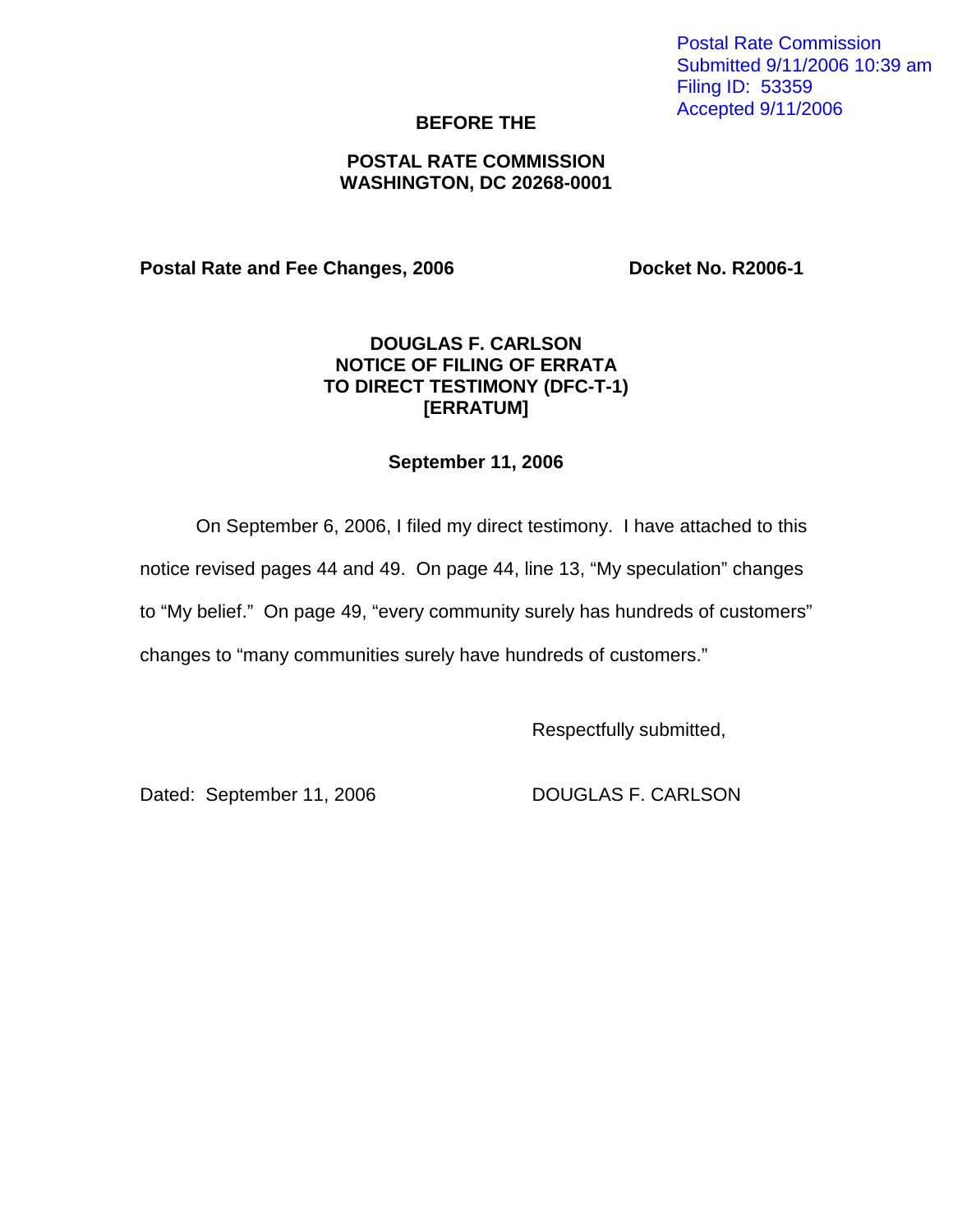1 • Collection times became uniform in residential and business areas. Many 2 post offices now use dedicated collection routes, instead of assigning 3 letter carriers to collect boxes while they deliver mail on their routes. Post 4 offices in many cities post a morning collection time such as 10 AM at all 5 boxes in residential areas and ignore the requirement in POM § 323.41 for 6 collections to be made within 20 minutes of the posted time. This way, 7 they ensure that EXFC droppers deposit their mail early in the morning, 8 and managers gain maximum flexibility for themselves in making the 9 collections at a convenient time. Dedicated collection routes are not a 10 problem for customer service per se; however, they would provide better 11 customer service if they visited residential boxes at 2 PM instead of 12 10 AM.

13 My belief that EXFC accounts for many of the reductions in collection 14 services is not mere speculation. The July 1999 headquarters memo notes that 15 customers may believe that early collection times are designed to circumvent the 16 EXFC system. Postal management was remiss for not ensuring that managers 17 responding to the incentives of a pay-for-performance system continued to follow 18 policy when implementing operational changes to further those objectives. Much 19 of the damage to the value of First-Class Mail service already is done.

## 20 **E. Collection Box Data**

21 I have focused on problems with collections since 1998. After attempting 22 to resolve problems at the local level in cities around the country, I decided that 23 the problems were too large in scope to be addressed effectively in this manner. 24 In 2002, I submitted a Freedom of Information Act (FOIA) request to the Postal 25 Service for an electronic copy of pertinent information from the CBMS database. 26 The Postal Service declared that releasing information on locations and posted 27 collection times of collection boxes would pose a security risk. I filed a lawsuit, 28 and in March 2005, a federal judge ruled in my favor and ordered the Postal 29 Service to disclose the data. In September 2005, the Postal Service provided

30

44